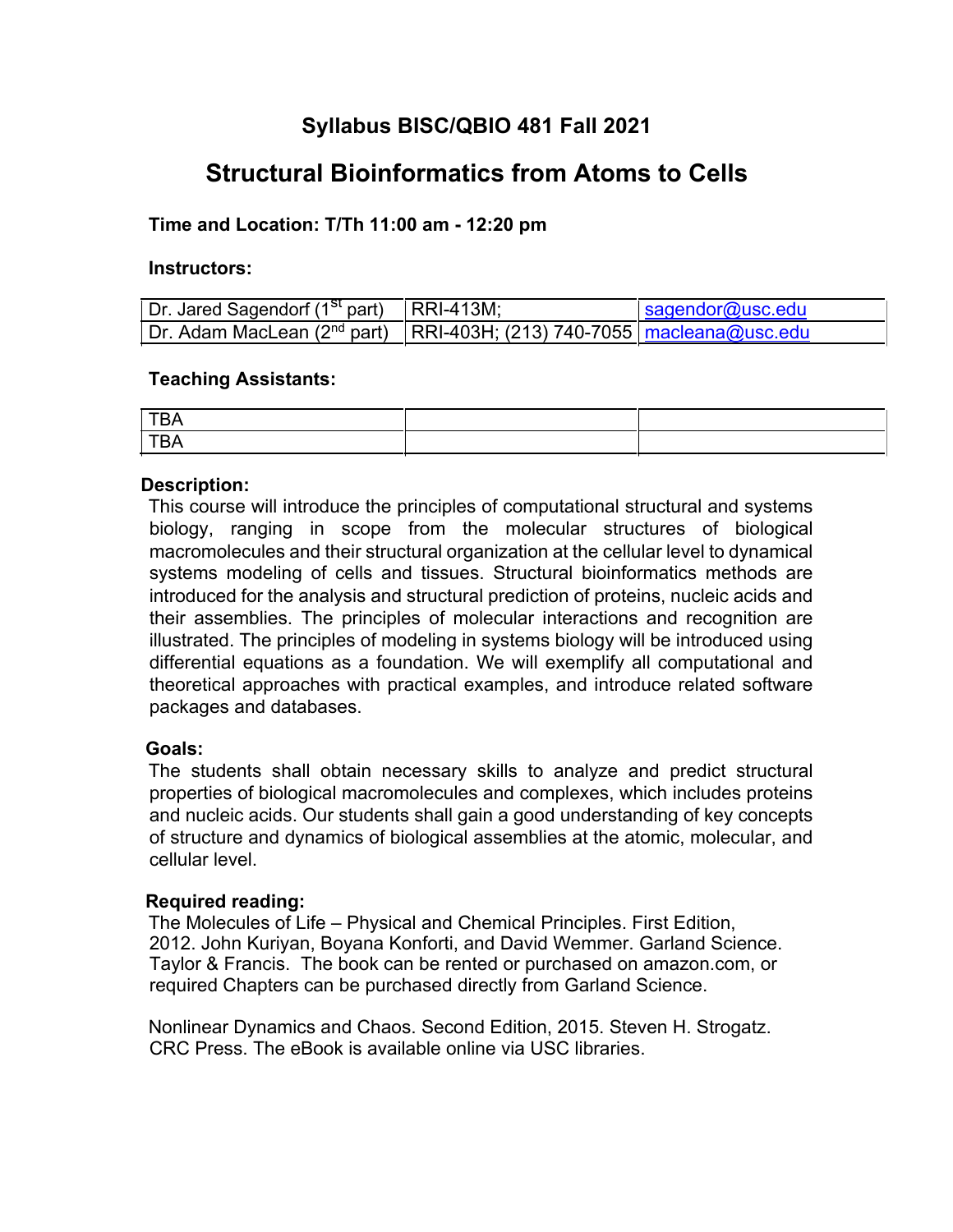#### **Course contents:**

Biological web resources, structure databases, structure alignment, protein, DNA, and RNA structure, molecular recognition, structural analysis and molecular simulation algorithms.

#### **Grade:**

Course grade will be based on homework, a mid-term and final examination as follows:

Percentage of final grade: Homework Projects: 50 % Mid-term Examination: 25 % Final Examination: 25 %

The final and mid-term examinations will be comprehensive written tests. The homework assignments from each half of the course will contribute to half of the total homework grade. You should hand in your projects by the due date specified by the instructors. Points will be subtracted for projects submitted after the due date.

## **Tentative Schedule:**

**Weekly discussion sections will be held every Friday 4-5pm (led by TA).**  These discussion sections are not obligatory but rather offered to complement the lectures. We also plan to provide a Q&A Forum for accessibility of the course.

## **Week 1: Lectures 1 and 2 (Sagendorf)** 08/24/21-08/26/21

Topics: Introduction to molecular structure / Energy and intermolecular forces / Visualization of molecular structures / Protein Data Bank/ Protein structure Reading: Molecules of Life, Ch. 1

## **Week 2: Lectures 3 and 4 (Sagendorf)** 08/31/21-09/02/21

Topics: Protein structure / Calculation of bond and torsion angles / Secondary structure elements / Ramachandran plot Reading: Molecules of Life, Ch. 4A-B

## **Week 3: Lectures 5 and 6 (Sagendorf)** 09/07/21-09/09/21

Topics: Hierarchy of protein structure / Nucleic acid structure / Computational structure analysis

Reading: Molecules of Life, Ch. 6C

## **Week 4: Lectures 7 and 8 (Sagendorf)** 09/14/21-09/16/21

Topics: Nucleic acid structure / Calculation of helical parameters / RNA vs. DNA / Electrostatics

Reading: Molecules of Life, Ch. 2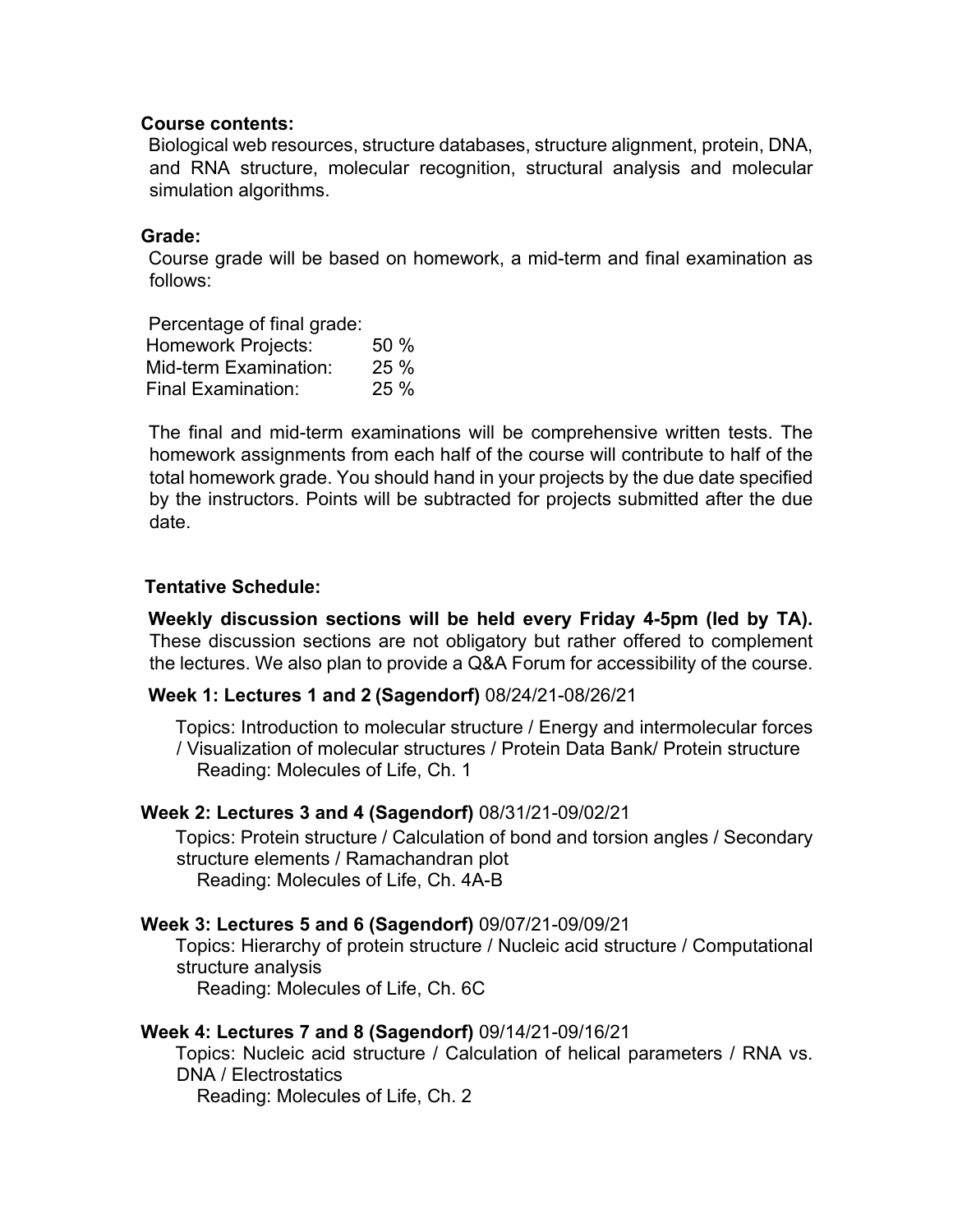#### **Week 5: Lectures 9 and 10 (Sagendorf)** 09/28/21-09/30/21

Topics: Electrostatics calculations and solvation models / Poisson-Boltzmann equation / Force fields / Structure prediction / Molecular dynamics and Monte Carlo simulations

Reading: Rohs et al. Nature 461, 1248-1253, 2009 (will be on Blackboard)

#### **Week 6: Lectures 11 and 12 (Sagendorf)** 10/05/21-10/07/21

Topics: Structure determination / X-ray crystallography and Cryo EM / Affinity and specificity in molecular interactions / Cooperativity through co-factors and oligomerization / Protein-nucleic acid recognition / review for Midterm

Reading: Molecules of Life, Ch. 13A+13C

## **Midterm Exam (Sagendorf): 10/12/21**

#### **Week 8: Lectures 14 and 15 (MacLean)** 10/19/21-10/21/21

Topics: Introduction to systems biology / Dynamical models of biological systems / Biological rates of change / Review of derivatives and differential equations

Reading: Kitano (2002), "Systems Biology: A Brief Overview" *Science*, 295 (will be on Blackboard)

#### **Week 9: Lectures 16 and 17 (MacLean)** 10/26/21-10/28/21

Topics: Ordinary differential equation (ODE) models in biology / Developing models from building blocks / Solving ODE models at steady state / Fixed points / Numerical methods for solving ODEs

Reading: Strogatz, Ch. 2

## **Week 10: Lectures 18 and 19 (MacLean)** 11/02/21-11/04/21

Topics: Stable states and attractors / Analysis of ODE models at steady state: linear stability analysis / Multistability / Analysis of ODE models: bifurcations Reading: Strogatz, Ch. 3

## **Week 11: Lectures 20 and 21 (MacLean)** 11/09/21-11/11/21

Topics: Modeling biological noise / Stochastic gene expression / Stochastic differential equations / Linear noise approximation

Reading: Elowitz et al. (2002) "Stochastic Gene Expression in a Single Cell" *Science*, 297 (will be on Blackboard)

## **Week 12: Lectures 22 and 23 (MacLean)** 11/16/21-11/18/21

Topics: Fitting models to data / Parameter estimation and model selection / maximum likelihood estimation / Bayes rule and Bayesian inference for systems biology / Model identifiability

Reading: Kirk et al. (2013) "Model selection in systems and synthetic biology" *Curr Opin Biotech*, 24(4) (will be on Blackboard)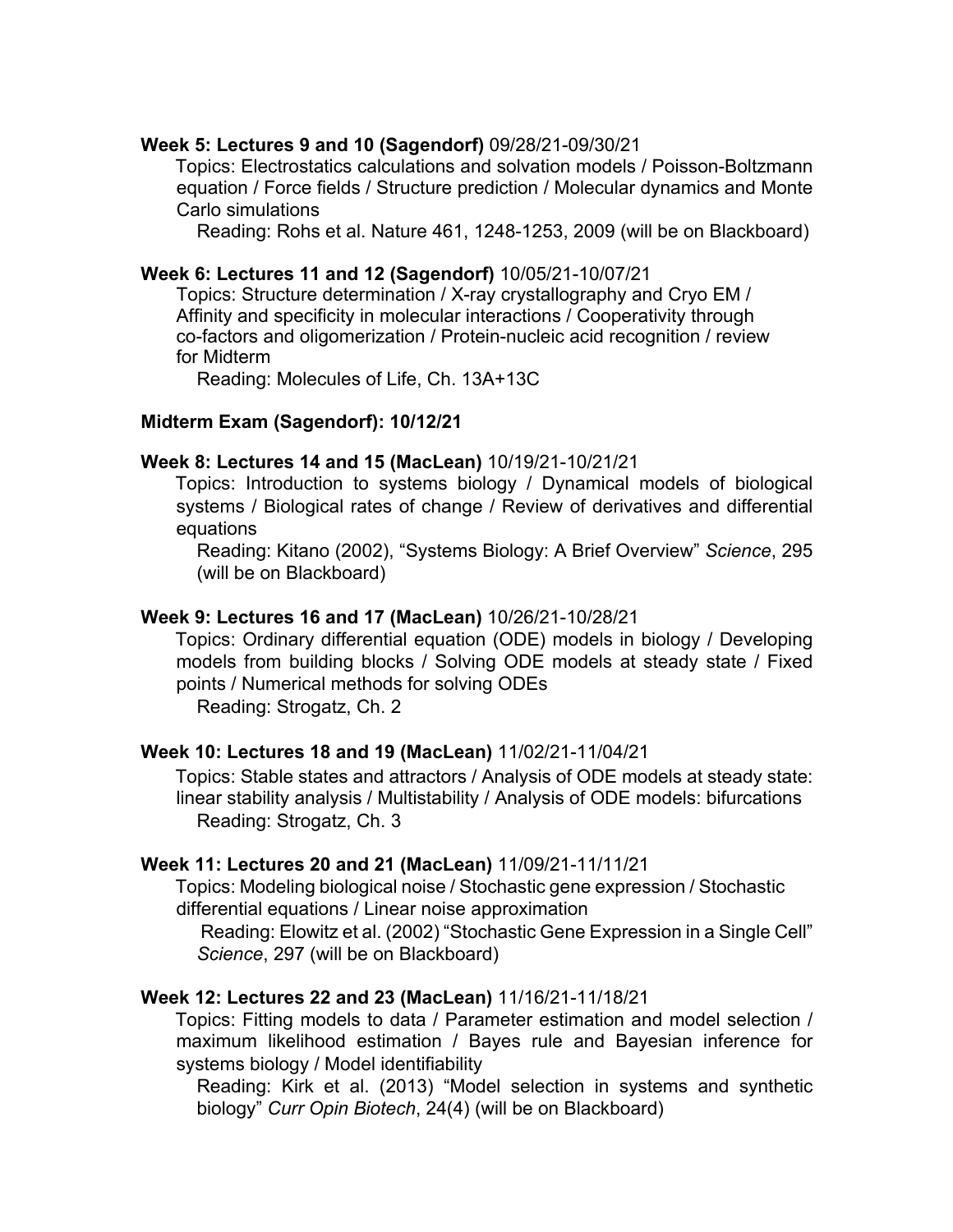#### **Week 13-14: Lecture 24 and Lecture 25 (MacLean)** 11/23/21-11/30/21

Topics: Modeling cell heterogeneity / Single-cell biology / Dimensionality reduction / Methods for multiscale modeling in biology Reading: Wagner et al. (2016) "Revealing the vectors of cellular identity with single-cell genomics" *Nat Biotech*, 34(11) (will be on Blackboard)

#### **Final Exam (MacLean): 12/07/21**

Please note that some reading assignments and homework due dates will be announced at a later time.

#### **Statement for Observance of Religious Holidays:**

The university's policy grants students excused absences from class to observe religious holidays (http://orl.usc.edu/religiouslife/holydays/absences.html). In this case, please contact your instructor in advance to agree on alternative course requirements.

#### **Statement for Students with Disabilities:**

Any student requesting academic accommodations based on a disability is required to register with Disability Services and Programs (DSP) each semester. A letter of verification for approved accommodations can be obtained from DSP. Please be sure the letter is delivered to your instructor as early in the semester as possible. DSP is located in STU 301 and is open 8:30 a.m.–5:00 p.m., Monday through Friday. The phone number for DSP is (213) 740-0776.

#### **Statement on Academic Integrity:**

USC seeks to maintain an optimal learning environment. General principles of academic honesty include the concept of respect for the intellectual property of others, the expectation that individual work will be submitted unless otherwise allowed by an instructor, and the obligations both to protect one's own academic work from misuse by others as well as to avoid using another's work as one's own. All students are expected to understand and abide by these principles. SCampus, the Student Guidebook, contains the Student Conduct Code in Section 11.00, while the recommended sanctions are located in Appendix A: http://www.usc.edu/dept/publications/SCAMPUS/gov/. Students will be referred to the Office of Student Judicial Affairs and Community Standards for further review, should there be any suspicion of academic dishonesty. The Review process can be found at: http://www.usc.edu/student-affairs/SJACS/.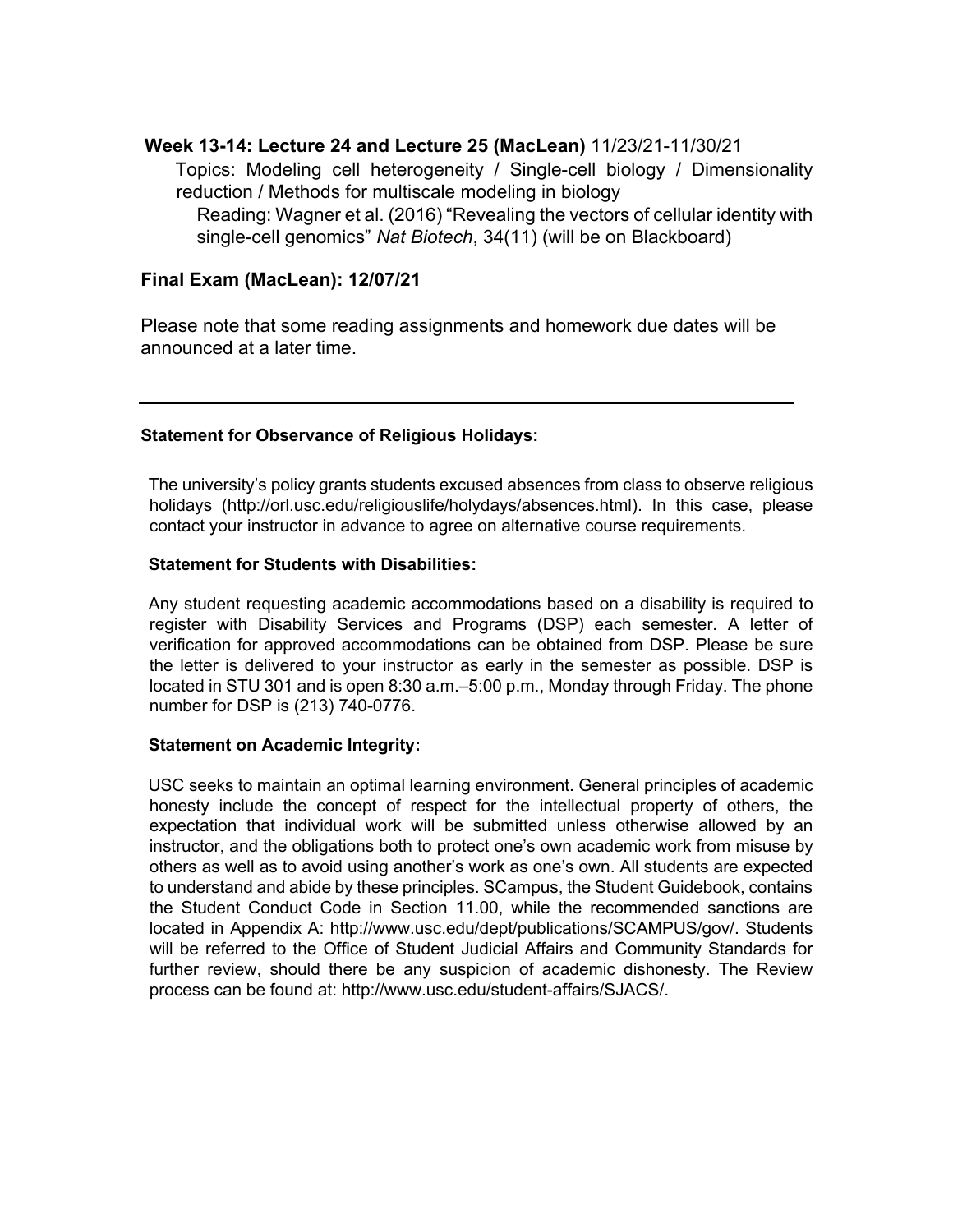## **Statement on Academic Conduct and Support Systems**

#### **Academic Conduct:**

Plagiarism – presenting someone else's ideas as your own, either verbatim or recast in your own words – is a serious academic offense with serious consequences. Please familiarize yourself with the discussion of plagiarism in SCampus in Part B, Section 11, "Behavior Violating University Standards" policy.usc.edu/scampus-part-b. Other forms of academic dishonesty are equally unacceptable. See additional information in SCampus and university policies on scientific misconduct, policy.usc.edu/scientific-misconduct.

## **Support Systems:**

#### *Student Health Counseling Services - (213) 740-7711 – 24/7 on call* engemannshc.usc.edu/counseling

Free and confidential mental health treatment for students, including short-term psychotherapy, group counseling, stress fitness workshops, and crisis intervention. *National Suicide Prevention Lifeline - 1 (800) 273-8255 – 24/7 on call*

#### suicidepreventionlifeline.org

Free and confidential emotional support to people in suicidal crisis or emotional distress 24 hours a day, 7 days a week.

*Relationship and Sexual Violence Prevention Services (RSVP) - (213) 740-4900 – 24/7 on call*

#### engemannshc.usc.edu/rsvp

Free and confidential therapy services, workshops, and training for situations related to gender-based harm.

## *Office of Equity and Diversity (OED) | Title IX - (213) 740-5086* equity.usc.edu, titleix.usc.edu

Information about how to get help or help a survivor of harassment or discrimination, rights of protected classes, reporting options, and additional resources for students, faculty, staff, visitors, and applicants. The university prohibits discrimination or harassment based on the following protected characteristics: race, color, national origin, ancestry, religion, sex, gender, gender identity, gender expression, sexual orientation, age, physical disability, medical condition, mental disability, marital status, pregnancy, veteran status, genetic information, and any other characteristic which may be specified in applicable laws and governmental regulations.

*Bias Assessment Response and Support - (213) 740-2421* studentaffairs.usc.edu/bias-assessment-response-support